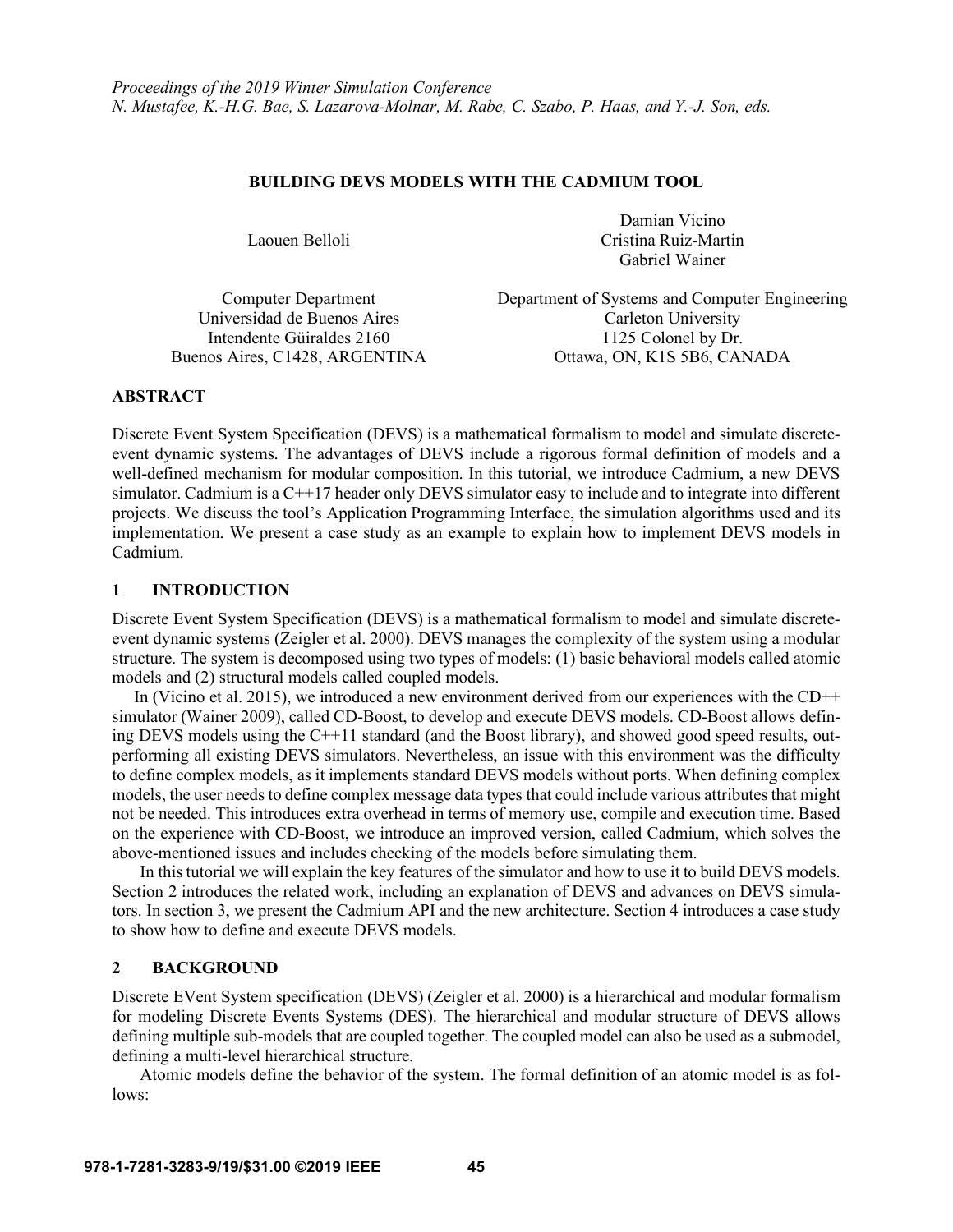$$
AM = \langle X, Y, S, ta, \delta_{ext}, \delta_{int}, \delta_{con}, \lambda \rangle
$$

Where:

 $X$  is the set of input events.

 $Y$  is the set of output events.

S is the set of sequential states.

 $ta: S \to \mathbb{R}_0^+ \cup \infty$  is the time advance function that determines the time until the next internal transition.  $\delta_{ext}$ :  $QxX^{\check{b}} \to S$  is the external transition function that determines the next state when external events ar-

rive, where  $Q = \{(s, e) | s \in S, 0 \le e \le ta(s)\}\$ , *e* is the elapsed time since the last state transition and  $X^b$ is a set of bags over elements in X.

 $\delta_{int}: S \to S$  is the internal transition function that determines the state transition of the model when the state duration is over, and no external event has arrived.

 $\delta_{con}$ :  $QxX^b \rightarrow S$  is the confluence transition function that determines the next state when and external events arrive at the same time than an internal transition is scheduled.

 $\lambda: S \to Y^b \cup \emptyset$  is the output function that determines the output of the model based on its current state. Y<sup>b</sup> is a set of bags over elements in Y and  $\emptyset$  is the empty set.

Coupled models are defined connecting multiple DEVS models (coupled or atomic) linking the models' inputs and outputs. A coupled model is defined as the next 7-tuple:

$$
CM = \langle X, Y, D, \{M_d | d \in D\}, EIC, EOC, IC \rangle
$$

Where:

 $X:$  Is the set of input events.

: Is the set of output events.

: Is the set of the names of the sub-components.

 ${M_d}$ : Is the set of sub-components where  $d \in D$ . Each  $M_d$  is a DEVS model (either atomic or coupled) EIC: is the set of external input couplings

EOC: is the set of external output couplings

IC: is the set of internal couplings

The use of DEVS provides several advantages in the field of modeling and simulation. It is a methodology to develop hierarchical models in a modular way. This modularity allows model reuse and thus, reducing development time and testing. The model definition, implementation, and simulation are separated. The same model can be implemented on different platforms facilitating reliability and correctness.

Van Tendeloo and Vangheluwe (2017) provide an overview of the current state of eight different DEVS simulators, selected based on their functionality, DEVS compliance, and performance. *adevs* (a Discrete Event Simulator) is the fastest well stablished DEVS framework evaluated so far (Van Tendeloo and Vangheluwe 2017). In *adevs* (Nutaro 2014), coupled models are reduced to an equivalent atomic model whose states, transition and output functions are defined by its interconnected components. *Adevs* exploits the closure property and converts coupled models into atomic models with corresponding transition, output and time advance functions (Nutaro 2011) through the resultant transformation, and hence eliminates the need of simulating each component individually. *Adevs* has evolved during the last 15 years, has over 29 releases, and supports high performance by relying on optimized data structures. For instance, the Set implementation used in *adevs* is a dynamic array backed by a hash table for retrieving specific items.

PyDEVS performance comes close to *adevs*. PyDEVS offers a modular architecture, using a *BaseSimulator* class to run both coupled and atomic DEVS models, as it applies symbolic flattening (Van Tendeloo) and Vangheluwe 2014). It offers a variety of schedulers (sorted list, activity map, and a heapset) for speedup. PyDEVS supports dynamic typing; therefore, all the messages are not required to be of the same type. PyDEVS has sequential and distributed variants (Van Tendeloo and Vangheluwe 2014b) but both focus on computational activity information to reduce simulation time. New features (such as pause, resume, and step the simulation) have been added to help debugging (Van Mierlo et al. 2017).

Other DEVS simulators include VLE (Virtual Laboratory Environment) (Quesnel et al. 2007), which couples multiple simulators within a DEVS-Bus architecture and uses DEVS for coordination; CD++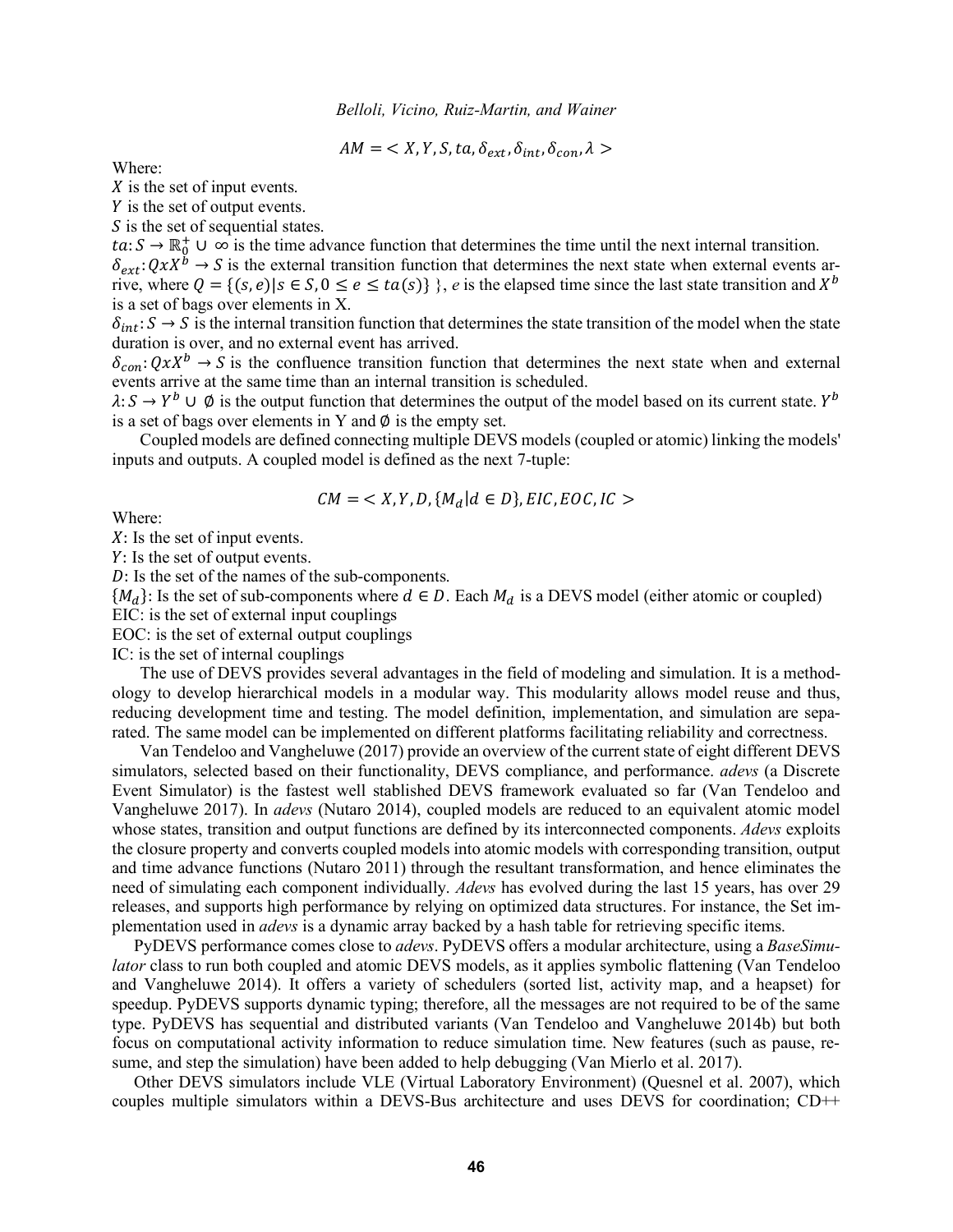(Wainer 2009), whose performance is slower than *adevs* but also implements Cell-DEVS and has a plugin for Eclipse; *MS4Me*, which allows building models using a custom natural-like language called DNL combined with Java; DEVS-Suite, the successor of DEVSJava*.*

Several of these simulators have been compared using the DEVStone synthetic benchmark (Glinsky and Wainer 2005). In (Wainer et al. 2011), *adevs* outperformed CD++ for large models. Flattening the model (Kim et al. 2000) modifies the simulator structure so that there is no hierarchical architecture, and the overhead induced by passing messages through various levels disappears. The impact of flattening has also been measured using DEVStone, showing clear performance improvements.

(Vicino et al. 2015) introduced a sequential architecture and an effective implementation of the abstract simulator. The performance was assessed by comparing it to *adevs* using DEVStone, and it showed that no new overhead was introduced. It outperforms *adevs* when there are numerous simultaneous events*.* Nevertheless, the models are complex to define, as the models do not use input/output ports, or different types of messages for different models, which results in complex model definitions, difficulties in verification of the models, and slow compilation (and massive use of memory).

## **3 CADMIUM**

Based on our experience from (Vicino et al. 2015), we defined the Cadmium DEVS simulator, which solves the above-mentioned issues and includes checks of the models to help with verification. Cadmium is a C++17 header-only simulator easy to include and integrate into different projects. The simulator only uses iso-cpp standard code, which make it compatible with different platforms. It has been evaluated on Linux using GCC and Clang compilers, on Windows and FreeBSD. It is under the BSD open source license.

## **3.1 Application Programming Interface**

At the user level, in Cadmium, we need to define a class for each type of atomic model and coupled model.

```
struct AtomicName_defs{ //Input/output Port declaration
 struct input port1 : public in port< MSGi1> {};
...
 struct output portn : public out_port< MSGon> {}; };
template<typename TIME>
class AtomicName{
 using defs=AtomicName defs; //port definition in context
  public: 
    struct state type { // your state variables here };
       state_type state;
       AtomicName() noexcept { //parameters/initial state values here} ;
    void internal_transition() {
         // internal transition function here }
    void external transition (TIME e, typename make message bags <input ports>::type mbs) {
        // external transition function here }
    void confluence_transition(TIME e, typename make_message_bags <input_ports>::type mbs) {
        // confluence function here }
    typename make_message_bags<output_ports>::type output() const {
       // output function here. Fill bags
    return bags; }
   TIME time_advance() const { // time advance function here }
 };
```
Figure 1: DEVS atomic model implementation using Cadmium.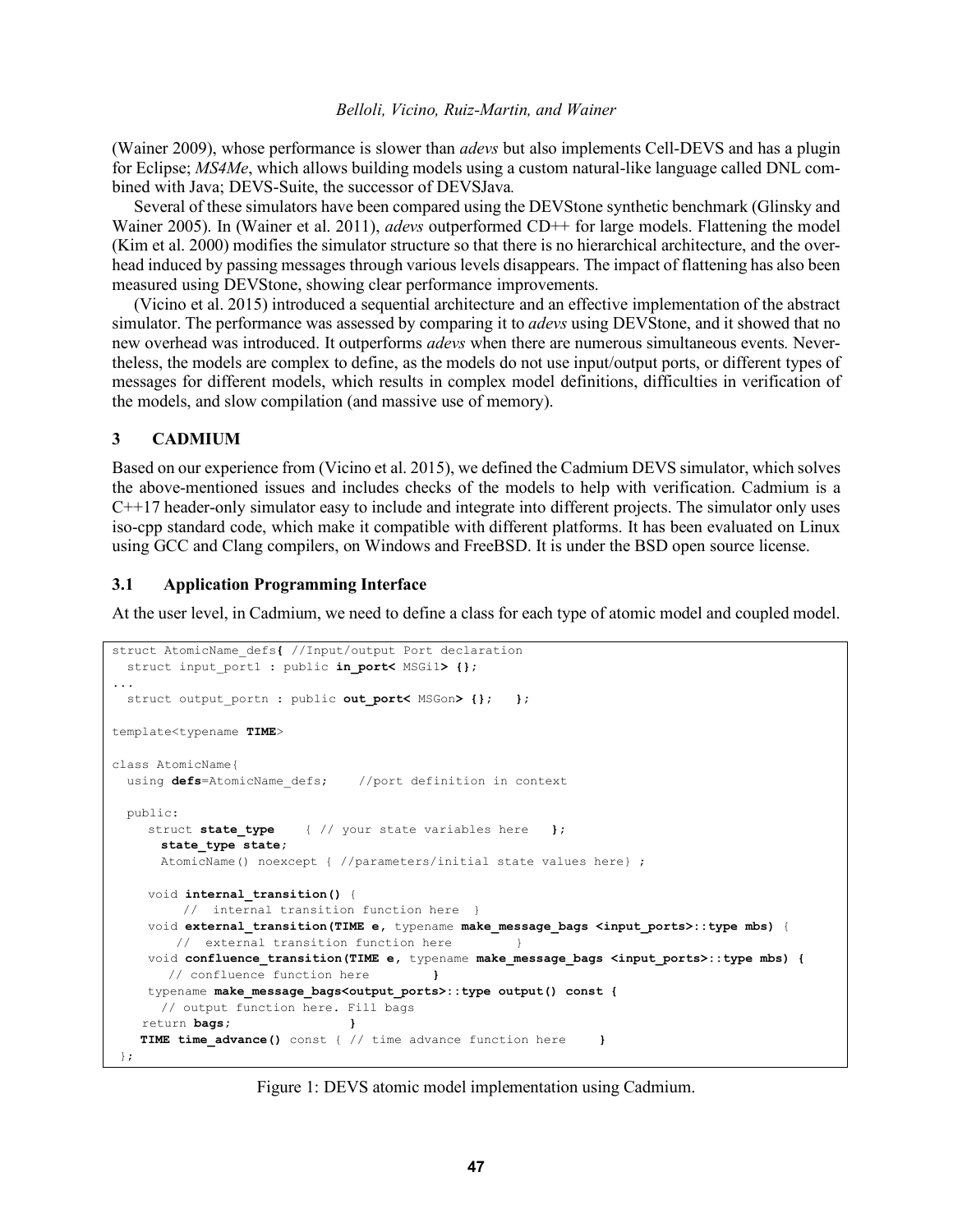The template presented in figure 1 provides the general structure of the class for defining the atomic models. It provides a constructor where the model parameters and the five DEVS functions can be defined.

As seen in the figure, first, we declare the model ports as a structure and the atomic model as a class. Each atomic model class has the set of state variables grouped together in a structure. It also has a model constructor to instantiate the model parameters and initial values. The user completes the template and implements all the DEVS functions in C++.

Once atomic models are defined, we use a class for defining coupled models, which uses model identifiers, the list of input ports, the list of output ports, the list of components, the lists of external input couplings, external output couplings and internal couplings, following the DEVS coupled model specification. They are implemented using the template provided in Figure 3 (which shows how to define the coupled model in Figure 2).



Figure 2: Example of a DEVS coupled model.

We first instantiate all the atomic models with a specific name. Then, we declare the coupled model ports. We then define the top model components: input ports, output ports, submodels, external input couplings, external output couplings and internal couplings. The coupled model is defined using all these components.

```
std::shared_ptr<cadmium::dynamic::modeling::model> filterNet_ins =
   cadmium::dynamic::translate::make_dynamic_atomic_model<filterNet,TIME> ("filterNet1");
struct inp_in_1 : public in_port<int>{}; // input port
struct outp_out_1 : public out_port<double>{}; // output port
cadmium::dynamic::modeling::Ports iports_C1 = {typeid(inp_in_1)}; // ports types
cadmium::dynamic::modeling::Ports oports_C1 = {typeid(outp_out_1)};
cadmium::dynamic::modeling::Models submodels_C1= { iestream, filterNet_ins }; // top model
cadmium::dynamic::modeling::EICs eics_C1= { // External Input Couplings - EIC
  cadmium::dynamic::translate::make EIC< inp in 1, iestream defs::in >("iestream1") };
cadmium::dynamic::modeling::EOCs eocs_C1 = { // External Output Couplings - EOC
  cadmium::dynamic::translate::make_EOC<filterNet defs::out, outp out 1> ("filterNet1") };
cadmium::dynamic::modeling::ICs ics_C1 = { // Internal Couplings - IC
   cadmium::dynamic::translate::make IC< iestream defs::out, filterNet defs::in > };
std::shared_ptr<cadmium::dynamic::modeling::coupled<TIME>> C1 = 
     std::make_shared<cadmium::dynamic::modeling::coupled<TIME>>("C1", submodels_C1, 
             iports_C1, oports_C1, eics_C1, eocs_C1, ics_C1 );
```
Figure 3: DEVS coupled and top model implementation using Cadmium.

Once the model is defined, to run a simulation, call the simulator as shown in figure 4. The logger system is flexible. Here we exemplify how to log the simulation time and the messages in a file. For this case, the logger is defined declaring the name of the output file. The runner uses the time class and the logger as template parameters and the top model name as parameter. The simulator is call with the command "run\_until" and simulation running time as parameter.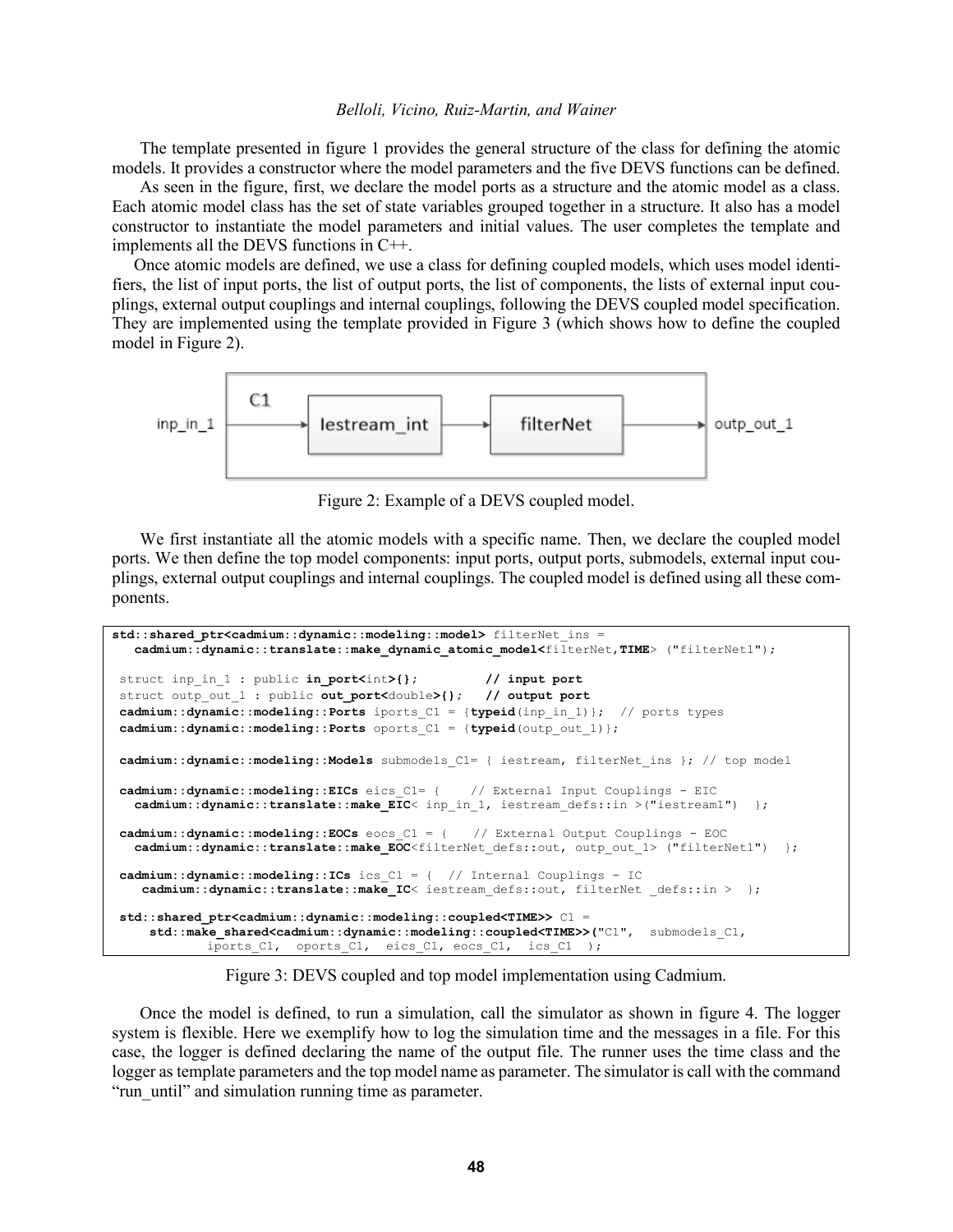

Figure 4: Logger definition and simulator call in Cadmium.

## **3.2 Simulation Algorithm and Implementation**

We used the abstract simulator defined in (Vicino et al. 2015), with minor differences needed to add ports.<br>
New Cadmium class abstraction diagram



Figure 5: Cadmium architecture abstraction layers.

The proposed architecture, defined in Figure 5 has various levels:

- **Simulation:** The abstract simulator algorithm is implemented at this level.
- **Abstract modeling:** it defines the modeling class interfaces used by the simulation level classes.
- **Bridge:** it includes two model wrappers to connect the model and the abstract model classes. Then, each time a simulator class uses an abstract model, a bridge forwards calls a concrete model.
- **Concrete modeling:** In this level, all the concrete models are defined by the modeler.

The idea of two separated modeling levels (abstract and concrete) allows us to have strongly typed models in the concrete level, while using a single interface at the abstract level. Then, we can define different datatypes for the messages sent through the different ports and we can do static checks at compilation time. The bridge level maps the abstract modeling interface API with the real methods implementing that API in the concrete level. Following, we briefly discuss each of the levels.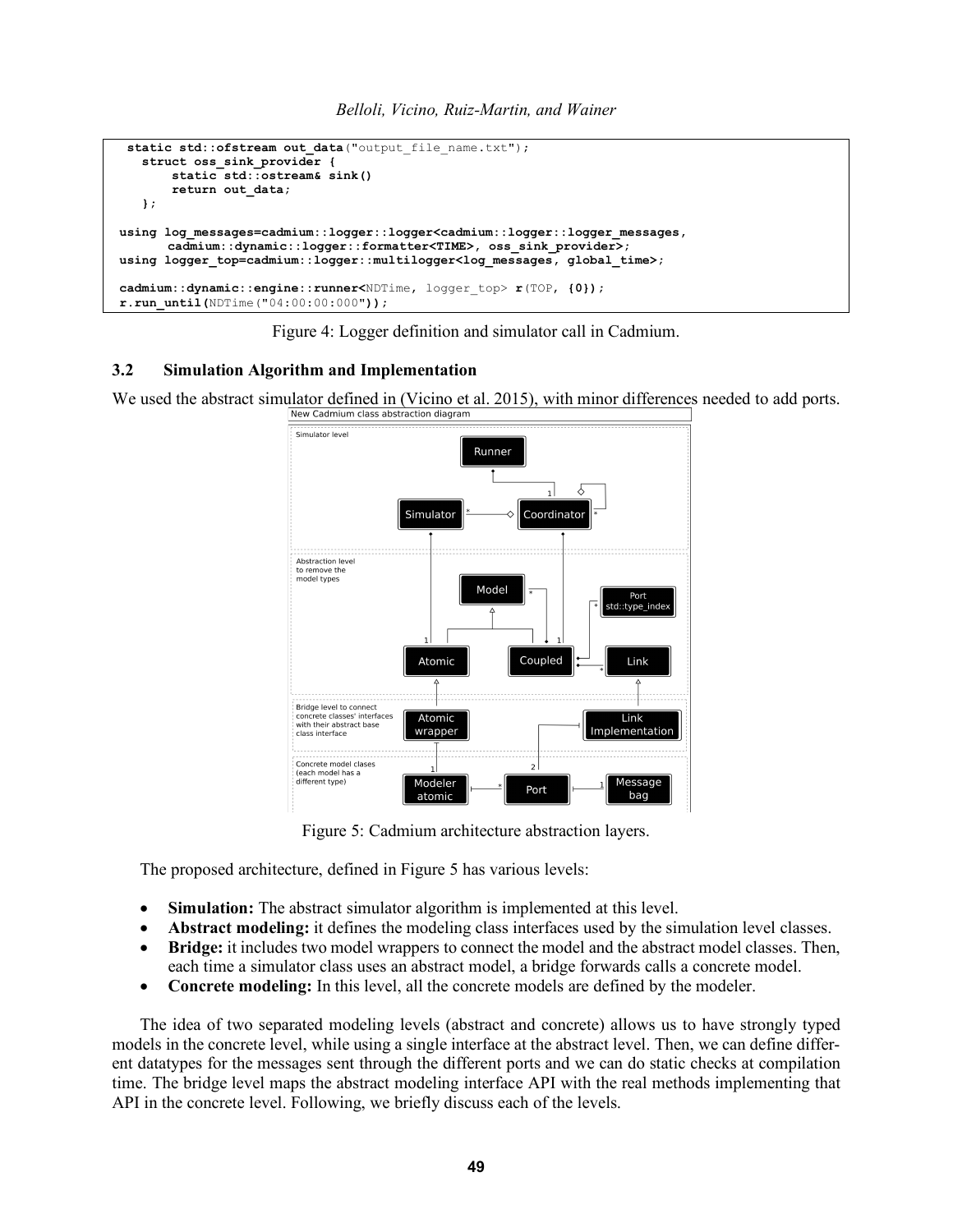## **3.2.1 Simulation Level**

The simulation level is where all the modules in charge of running the simulation of the implemented model are defined. These modules implement the abstract simulators, a top-down implementation where the root coupled model sends advance requests to all its children and waits until a response is received from all of them. Each Coordinator receiving one of these messages does the same (using *done* and *output* messages). When a request reaches a Simulator, it runs sequentially the simulation of its Atomic model and sends results to its parent Coordinator. Once all the replies are collected at the Root level, the Root Coordinator routes the messages to advance the simulation once again, until the end.

The *Coordinator* class takes the *Coupled model* as a constructor parameter. *Coupled model* has a vector of submodels of type *Model* in the abstract level. These submodels are *Atomic* and *Coupled* model pointers derived from the class *Model*. For each submodel, the *Coordinator* tries to cast the *Model* into an *Atomic* model pointer. If the cast works, the *Model* is an *Atomic* model and a *Simulator* is instantiated to manage it. If the cast fails, the *Model* is a *Coupled* model and a *Coordinator* is recursively instantiated.

```
Coordinator
   Next, last, FEL; // Next/Last event, Future event list
Method collect_outputs(Time t)
   if t := \overline{next} then return {}
    else
       set outputs = empty bag
       for each imminent submodel Coordinator c
           if c is in EOC then
               outputs = Union(outputs, c.collect_outputs(t) )
       return outputs
   end if
end method
Method advance_simulation(Time t)
   assert t in \sqrt{a} [last, next]
   last = tset external imminents = empty set
   for each Coordinator c of a submodel in EIC
       if self.inbox is not empty and c.next != t then
           add c to external imminents
       add self.inbox contents to c.inbox
   if t == next then
       for each Coordinator c of a submodel receiving input from imminent i because IC
           set temp = collect outputs(i)
           if not empty temp and c.next != t then
               add c to external_imminents
           add temp to c.inbox
   for each Coordinator c in Union(imminent, external imminents)
       c.advance_simulation(t)
       if c.next != infinity then
           FEL.remove value(c) //for rescheduling
           FEL.insert(c.next, c)
       end if
   end for
   if empty FEL then
       next = infinity
   Else
       next = FEL.top.first
    end if
    imminents = coordinators on top of FEL
   remove imminents from FEL
end method
```
Figure 6. The abstract simulator algorithm for coupled models.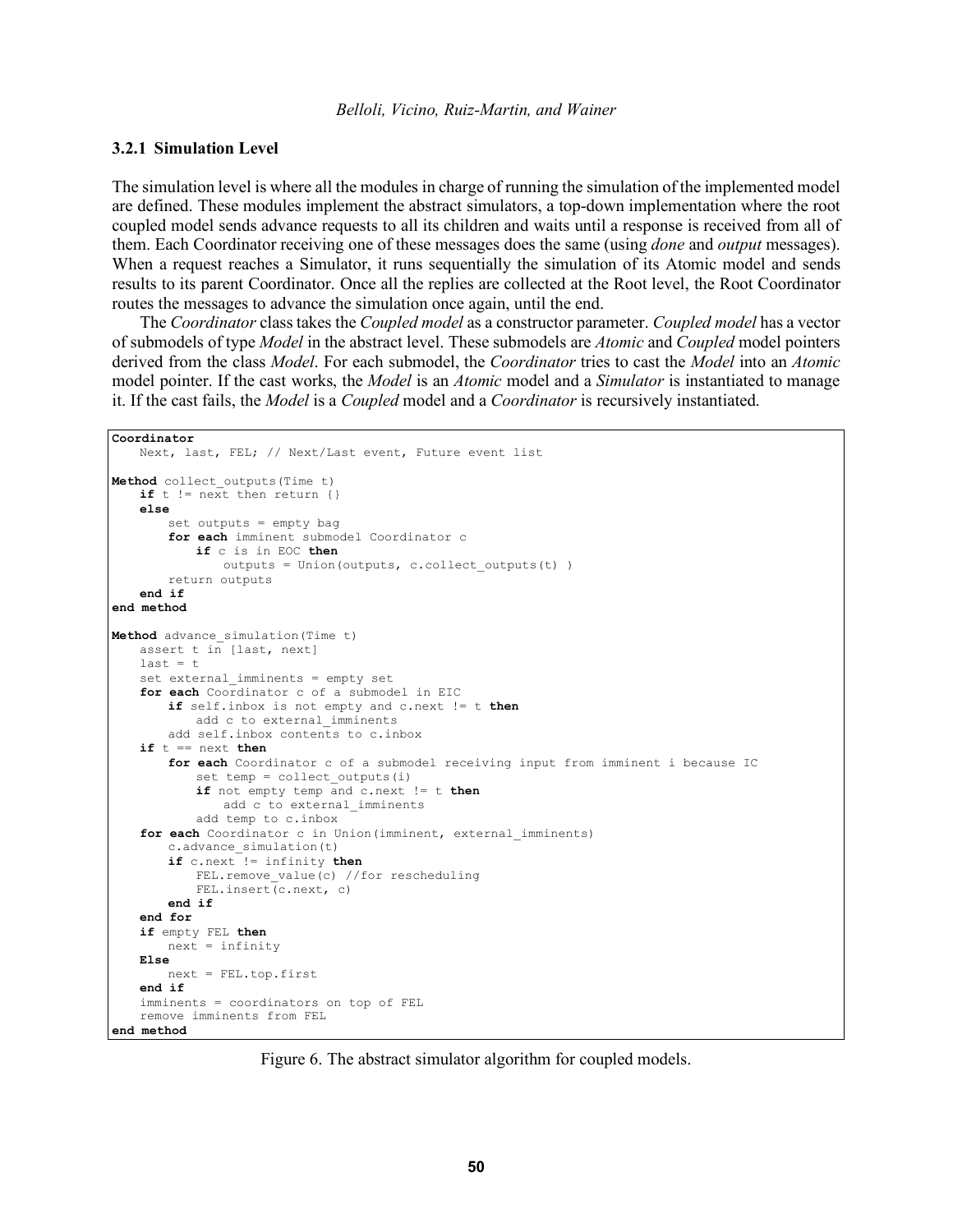In Cadmium a series of checks are executed before the simulation start. For coupled models, those checks are made in the Coordinator class constructor. The checks include: (1) Link types consistency: the model should not connect two ports with different message types; (2) Connected ports: the model should not connect invalid ports based on the EIC, EOC and IC structure; (3) Valid coupled and atomic submodels: we check recursively that the submodels are valid.

The **coordinator** class manages the abstract algorithm for coupled models by defining the next two functions: *advance* simulation and *collect* outputs (as shown in Figure 6) that serves to communicate with its parent coordinator or runner.

We added a structure to each Coordinator called *inbox*, which is used to collect the messages returned by *collect\_output* that will be used by the next call to *advance\_simulation*. This is safe since we know that the two functions will always be called in the same order because of how the main loop is defined by the Root Coordinator. In *collect outputs*, the coordinator verifies if it has reached its next state change time. If not, an empty reply is sent; otherwise, the outputs of each imminent coordinator of its submodels are collected and added to the output bag. Hence, all the Y-messages are collected first and then sent together.

For *advance* simulation, the time t is verified to ensure that it is between the last and next scheduled change. If so, t is saved as the last change time, and external imminent models (those that received an input event) are set by adding each receiver of the external coupling set to the external imminent set and adding the content of the inbox to the receiver's inbox. The previous steps run if the coordinator inbox is not empty (an input message was received) and the receiver's next state change is not t. If it is time for the next state change (*t == next*), the outputs of each imminent model are collected and carried out to any linked coupled model that is then added to the external imminent set.

In all these cases, the coordinator calls *advance\_ simulation* for each coordinator in the imminent and external imminent sets, and their next state change time is added to the Future Event List (FEL). If this is empty, the next state change is infinity; otherwise, it is picked from the FEL. Finally, all the imminents are retrieved from the FEL.

The **simulator** class manages the abstract algorithm for atomic models by defining the next two functions: *advance* simulation and *collect* outputs as shown in Figure 7 that serves to communicate with its parent coordinator or runner.

```
Simulator
   next, last, model // // Next scheduled event time, last event, atomic model being simulated
Method collect_outputs(Time t)
   if t := \overline{next} then return {}
   else return model.out()
end method
Method advance_simulation(Time t)
   assert t in [last, next]
   if self.inbox is empty and t == self.next then
       model.internal()
       next = last + model.time_advance()
   end if
   if self.inbox is not empty then
       set local t = t - last
       if t == n \overline{ext} thenmodel.confluence(inbox, local_t)
       else
           model.external(inbox, local_t)
       next = last + model.time_advance()
    end if
    last = tend method
```
Figure 7. The abstract simulator algorithm for atomic models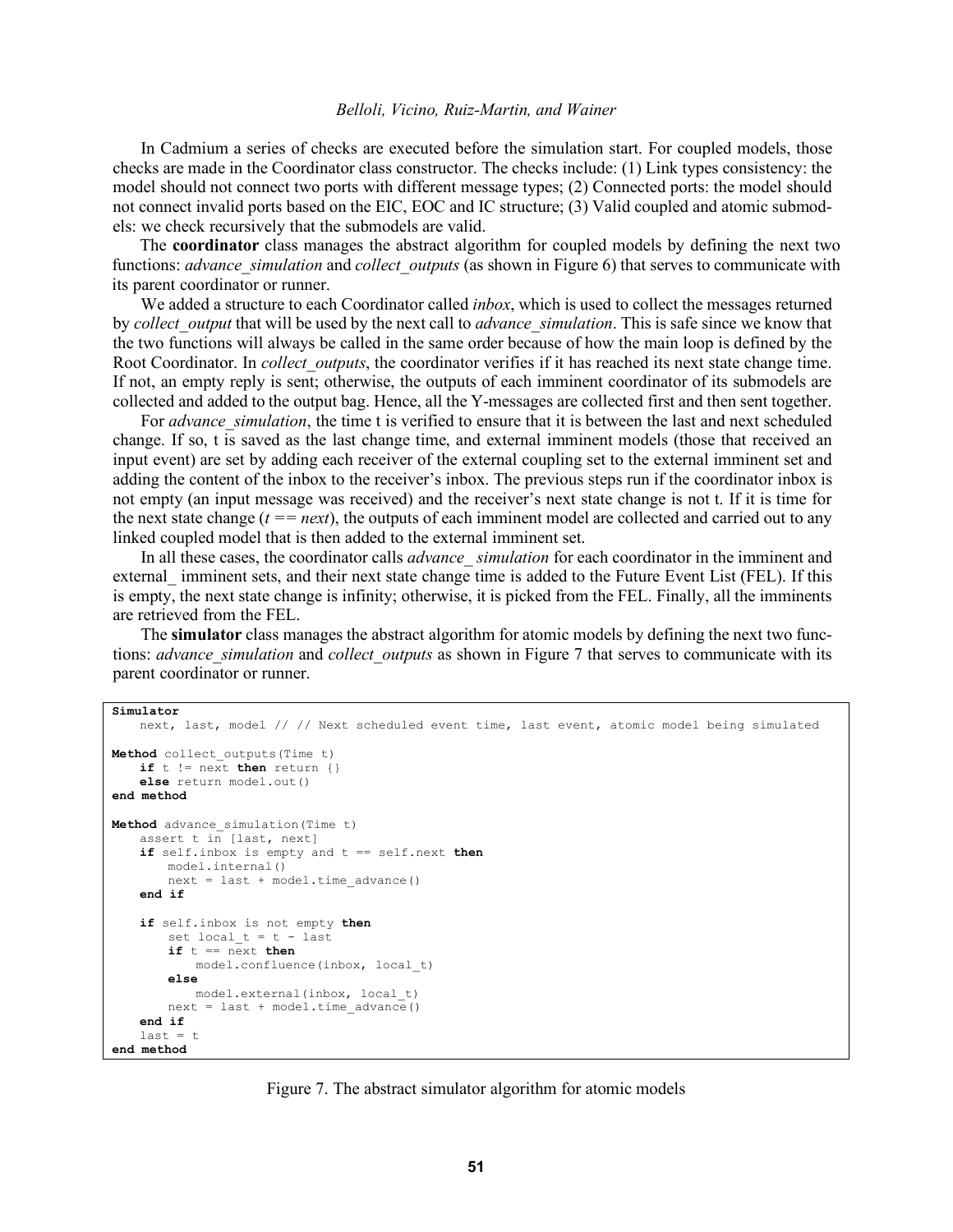The *collect* outputs method verifies the parameter time t. If this is different from the next scheduled event, an empty bag is returned; otherwise, the output generated by the model is returned. For *advance simulation*, we verify if time t is legitimate by making sure it is within the last change and the next expected change. If advance simulation was called with a valid time t, the inbox content is checked. If the inbox is empty and it is time for the next event, i.e. the next internal transition, the internal function is executed, and the next change is set by adding the last change time and the delay TA. When inbox is not empty, (an input has been received), we execute the external function if the time different from the next state change (internal transition time). If not, it indicates that the external and internal transitions are scheduled for the same time and consequently the confluent function is executed.

Apart from the Simulator and Coordinator classes, a Runner class was implemented. This class advances the simulation for the Root coordinator and defines the end time of the simulation. It also provides mechanisms for output and debugging

### **3.2.2 Abstract Modeling Level**

We use abstract base classes without template parameters as interfaces, and we define the concrete template classes as derived from the abstract classes. Therefore, we can deal with the objects using their abstract base class without knowing their real type. The abstract modeling level defines the interface of all the atomic and coupled models the simulator uses. For this purpose, we define an atomic model interface, a coupled model interface, and a link model interface. To pool all the models together (atomic and coupled), we defined an abstract Model class and atomic and coupled classes are derived from the abstract Model class. Then, we can pass a pointer to a Model object that can either be an atomic or a coupled model.

The abstract atomic class defines virtual methods for the internal\_transition, external\_transition, output, confluence transition, and time advance functions. At this level, the output function returns a generic message bag where the real message types are hidden, and the obtained message has a generic type. This interface is used in the *advance\_simulation* methods of the Simulator class.

The abstract coupled class takes a list of abstract models and three lists of abstract links for the EIC, EOC and IC connections. At this level, all the submodels are instances of the abstract Model class and the links are all instances of the abstract link class. For this purpose, the submodels and links are passed to the constructor using pointers (as required by C++ to use the base class instead of the derived class). Because *Coupled model* takes all the parameters as constructor parameters, no static checks can be made in compilation time, and they are performed at runtime. This is not a major problem because they are still done before the simulation starts, preventing crashes during the simulation.

The *Coupled model* class does not need to implement any method because, in DEVS, coupled models are only the model structure. Therefore, the *Coupled model* class only implements the interface requested by the *Model* class in the abstract layer. This is mandatory for both, *Coupled* and *Atomic models* in the abstract layer, so they can be passed as a parameter to other coupled models by using the *Model* interface.

The abstract link class is used to hide the real type of the link implementation class, which have the port type that as the message type. The link interface has a simulation API that allows the coordinator to request to the link to do the message routing between generic message bags to correctly add the collected messages in *collect\_outputs* in the receiver models inboxes.

### **3.2.3 Bridge Level**

We implemented an *Atomic Wrapper* class derived from the abstract *Atomic* class that takes the *Modeler atomic* model class type as a template parameter. The *Atomic Wrapper* implements the mapping between the abstract *Atomic* model class interface and the *Modeler atomic* model class interface. Because the *Atomic*  Wrapper knows the *Modeler atomic* model type, it can implement all the following static checks: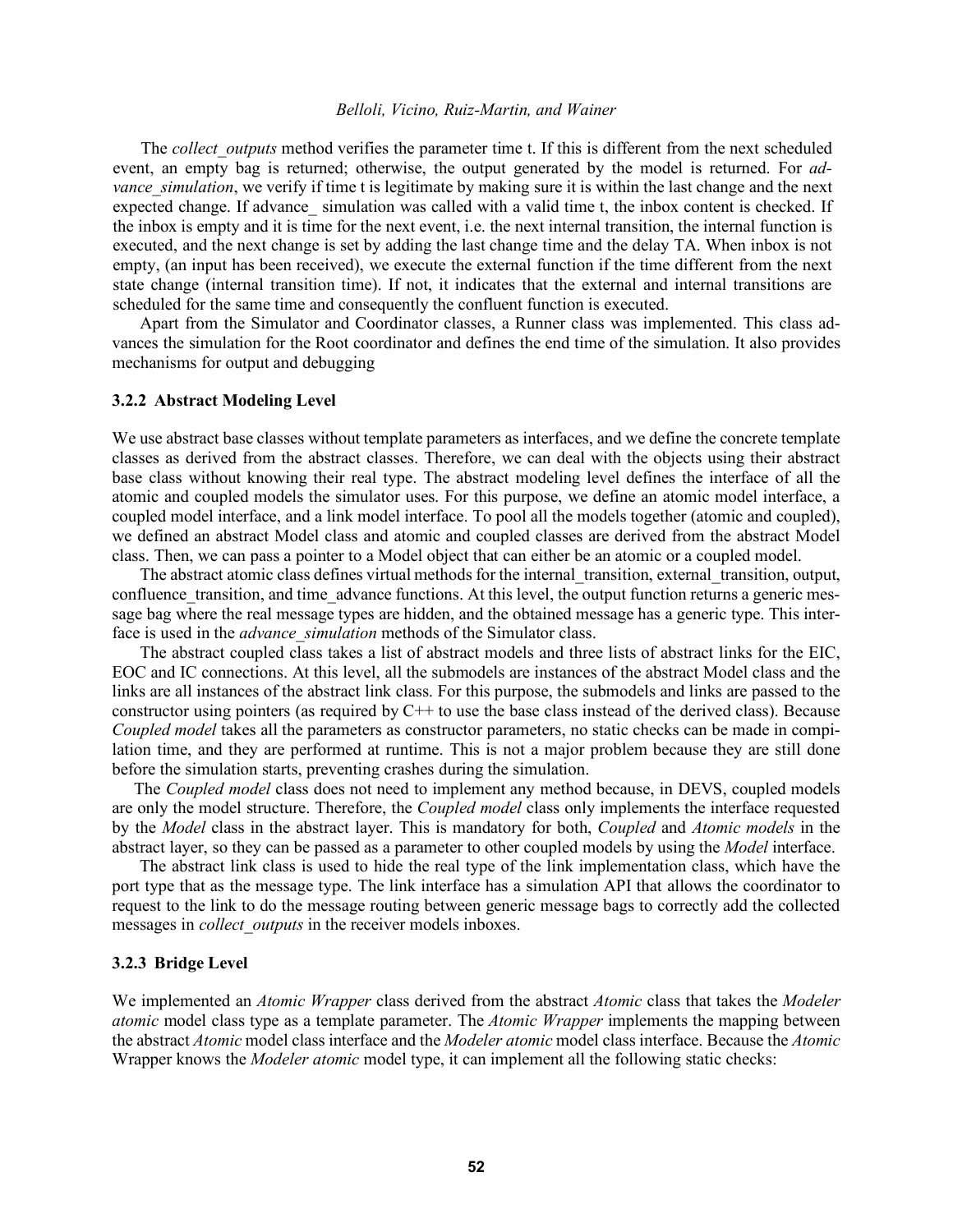- Model methods: we check whether all the methods of the atomic model (internal, external, time advance, output and confluence) are defined, and they have the correct parameters and return types.
- Ports: we check that the model port types are correct.
- Valid model state type: we check if the model class has an attribute called *state* of type *model* name::state type.

The *Atomic Wrapper* is derived from the *Modeler atomic* model class (i.e. the one defined by the modeler for each concrete atomic model) and from the *Atomic* class in the abstract level. Its main function is to map the concrete methods of the *Modeler atomic* model class into the methods of the *Atomic* class to connect both levels.

One major problem when implementing this abstraction is that the *Modeler atomic* functions (external transition, confluence transition, and output) have the message types in their definition as we allow different message types across the model. To solve this problem, the abstract interface implements the message bags using the *boost::any* type to allow messages of any type in the same container. *boost::any*  allows us to convert any object into a *boost::any* object, the problem is that once the object is converted, we lose the real type, and to come back from the *boost::any* object to the real type we need to explicitly know the real type to cast the object. The A*tomic Wrapper* uses the real port types definition of the model to correctly cast the messages from the *boost::any* object to the correct message type.

To map *boost::any* messages into the correct port message type we use an *std:: map* with *std::typeindex*  as the keys and *boost::any* as the values. *std::map* holds the messages that were converted into *boost::any*  using their port type as the key. *std::type index* allows us to get a hashable representation of the port type that can be used as the map key. However, a major problem is that we cannot obtain the real type from them. Because of this, for each *std::type\_index* key in the *std::map*, we must traverse the *std::tuple* with the model port types, get the *std::type\_index* representation of the port type, and compare it with the key to find the correct port. Once we find the correct port, we use the port message type to cast the *boost::any*  value into the correct message object. In this way, we can go back and forward from the *std::tuple* port structure to the abstract representation using *std::maps* of *boot::any*.

The resultant atomic model interface (i.e. *Atomic* in the abstract layer) is a class that defines the DEVS functions (external transition, internal transition, confluence transition, output, and time advance). This abstract class implements a mapping between the interface types and the concrete model types and then, it uses the concrete model methods to obtain the correct results. *Atomic* models in the abstract layer also implement the virtual *Model* class interface, so they can be treated as abstract models. The *Model* class interface only has getters for the model ids used by the *Simulator* and *Coordinators* to identify them.

## **3.2.4 Concrete Modeling Level**

At the concrete modeling level, we have the *Modeler atomic* class defined by the modeler implementing the corresponding virtual methods of the *Atomic* model in the abstract level. The modeler must also define the concrete Port and Message bag classes as explained in section 3.1. These concrete classes are connected by the bridge classes to the abstract classes used by the simulator level classes.

## **3.3 Compilation Performance**

To determine the compilation memory and time complexity of the new Cadmium architecture, we run different models that could not be compiled with the original architecture. We chose the models so that they allow us to separate the various aspects of a model to see their impact in the compilation memory complexity. We considered two scenarios:

- Scenario 1: add object instances, incrementing the number of atomic and coupled modes
- Scenario 2: add types to the model, incrementing the number of port types and atomic model types.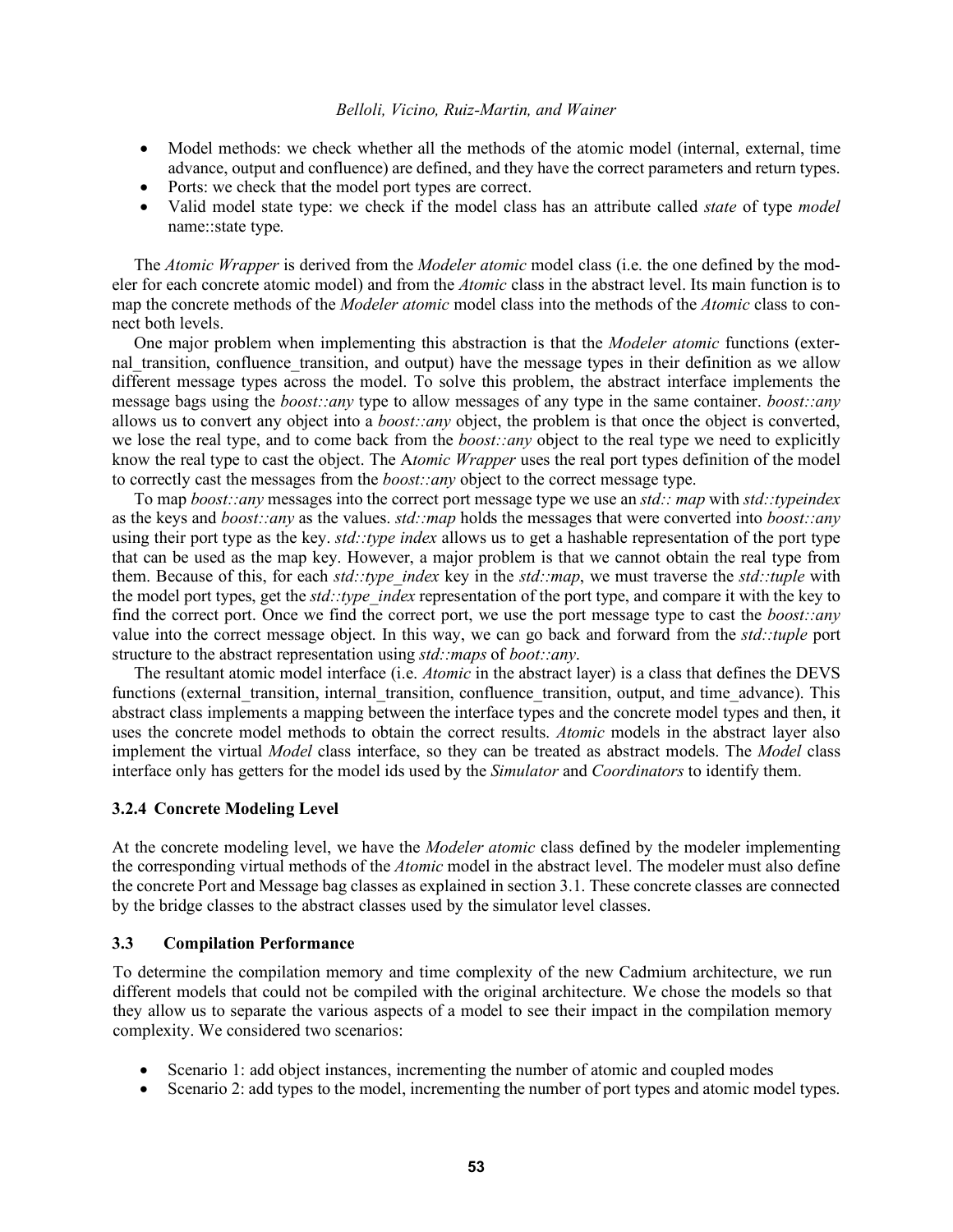In the first test, we created a coupled including from 1 to 10000 identical empty atomic models. As we can see in Figure 8, we were able to compile models with over 10000 atomic models in less than 8 seconds and consuming no more than 800 MB of RAM. The time and memory complexity grow linearly with the number of atomic model objects inside the TOP model. Figure 8.a shows a stepped pattern in compilation time complexity, and that the general time complexity is linear.



Figure 8: Compilation time (sec.) and RAM memory usage (GB) for the number of models' test

In a second test, we defined from 1 to 10000 empty coupled sub models. As we can see in Figure 8 (Coupled models), the number of coupled models also affects the compilation time and memory use linearly, but it is more expensive than compiling a model with multiple atomic models.

In the Scenario 2 we conducted two tests: we vary the number of port and atomic model types:

- **Port types**: We define an atomic model with different 1 to 120 output ports.
- **Atomic model types**: This test is like the number of atomic models' number test in Scenario 1, but in this case each atomic model has a different type.

As we can see in Figure 9, varying the number of port types and atomic model types have a linear impact in both the compilation time and memory complexity. This is a major improvement from the first version of Cadmium, where the atomic model types have impact in the compilation time and memory complexity. These results show a major improvement in the Cadmium model compilation time, from being unable to compile medium to large models to compile them in a few seconds.



Figure 9: Compilation time (sec.) and RAM memory usage (GB) for the number of port/atomic types test.

Because the first version of Cadmium was based on model types, each model component needed to be declared explicitly without using any flow control system, as iteration cycles (for example a loop). This is also a major problem at compilation time, because it is much more efficient to parse a four-line loop that declares thousands of models, than parsing thousands of lines (one for each model). In the experiments, we did not use iteration flows to create any part of the model to assess just the performance improvements of new Cadmium architecture. However, we will be able to use them with this updated version.

## **4 EXAMPLE: ALTERNATE BIT PROTOCOL MODEL IN CADMIUM**

We explain how to use Cadmium using an example of modeling and simulation of the Alternating Bit Protocol (ABP) (Wainer 2009). ABP is a network communication protocol that provides reliable transmission through an unreliable network. Each time the sender sends a packet, it waits for an acknowledgment.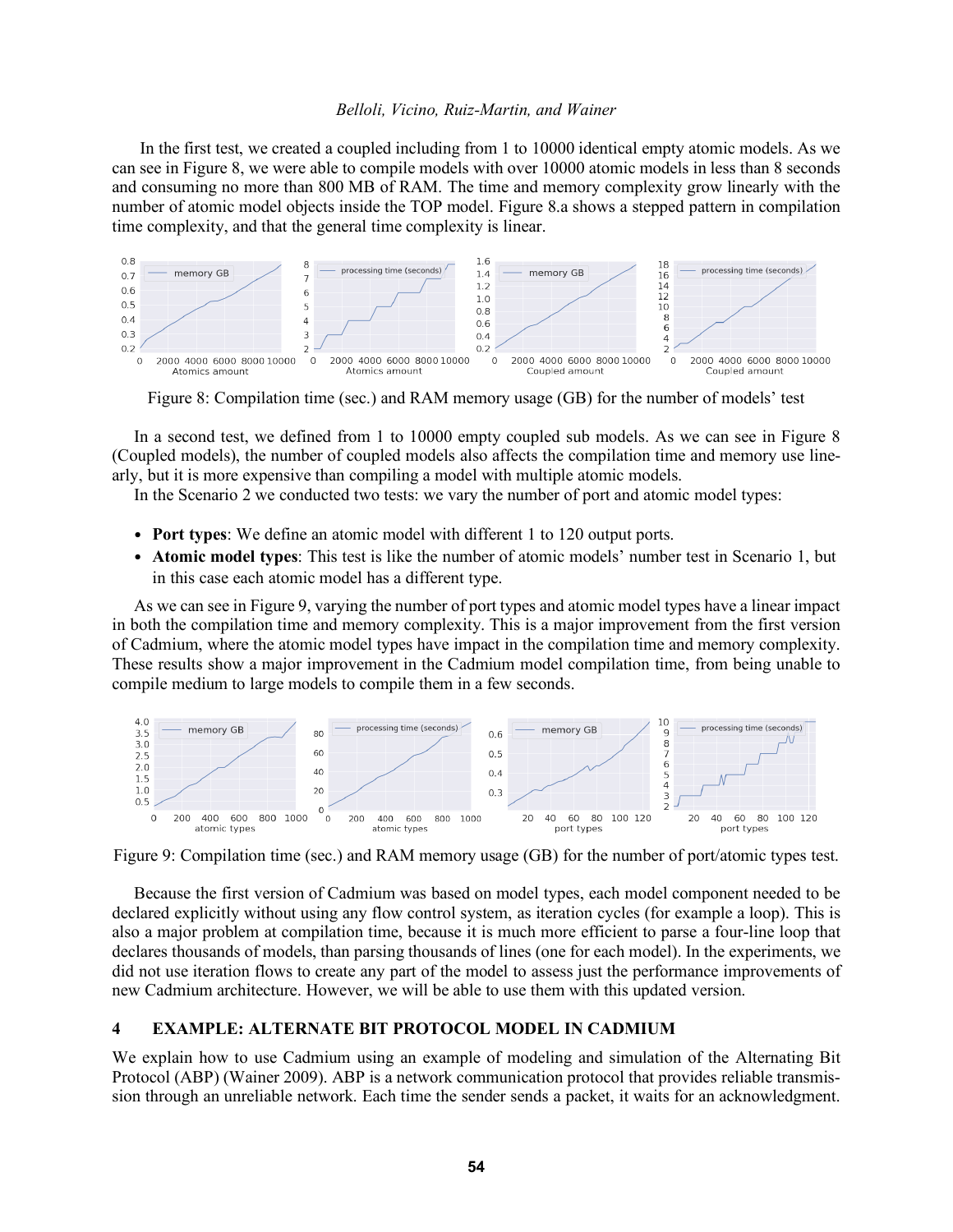If the acknowledgment does not arrive before a timeout, the sender resends the packet. To distinguish consecutive packets, the sender adds an additional bit on each packet (called alternating bit because the sender uses 0 and 1 alternatively).



Figure 10: ABP Coupled model.

The ABP can be model using DEVS as a coupled model of 3 components (figure 10): sender, network and receiver. The network is decomposed further to two subnets corresponding to the sending and receiving channel, respectively. The behavior of the receiver is to receive the data and send back an acknowledgment extracted from the received data after a time. The subnets just pass the received data after a time delay. However, to simulate the unreliability of the network, only 95% of the data will be passed in each of the subnets, i.e. 5% of the data will be lost through the subnet.

The behavior of the sender is more complicated. Its state depends on the following user-defined state variables: *Alt\_bit*, *sending*, *ack*, *packetNum,* and *phase:*

- The sender changes from initial phase *passive* to *active* when a *controlIn* signal is received.
- When it is in *sending* mod, it sends a packet plus an alternating bit once the *sending time* is elapsed.
- The sender waits for the acknowledgment.
- If the *timeout* expires, the sender re-sends the previous packet with the alternating bit. If the expected acknowledgment is received before the *timeout*, the sender sends the next packet.
- The sender will go to *passive* phase when all packets have been sent out successfully.
- An output will be generated when a packet is sent out (*packeSent, dataOut*) or when an expected acknowledgment is received (*ackReceived*).
- For simplicity, the packet sent out by the sender is just the packet sequence number plus an alternating bit, (e.g. 11 for the first packet, 100 for the  $10<sup>th</sup>$  packet, etc.).
- The *controlln* signal is a positive integer indicating how many packets should be sent in a session.

To show how to use Cadmium, we will focus on the definition of one atomic model and the coupled model. The complete model implementation and the instruction on how to run the simulations are available in GitHub (https://github.com/SimulationEverywhere/ModelLibraryCadmium/)

The formal definition of the receiver atomic model is as follows:

Receiver =  $\langle S, X, Y, \delta \rangle$  int,  $\delta$ ext,  $\lambda$ , ta  $S = \{passive, active\}$  $X = \{in\}$  $Y = \{out\}$  $\delta$ int (active) = passive  $\delta$ ext (in, passive) = active  $\delta$ ext (in, active) = active λ(active) send "in" without the alternating bit to port "out" //extract the alternating bit and send back  $ta(passive) = INFINITE$  $ta(active) = receiving time$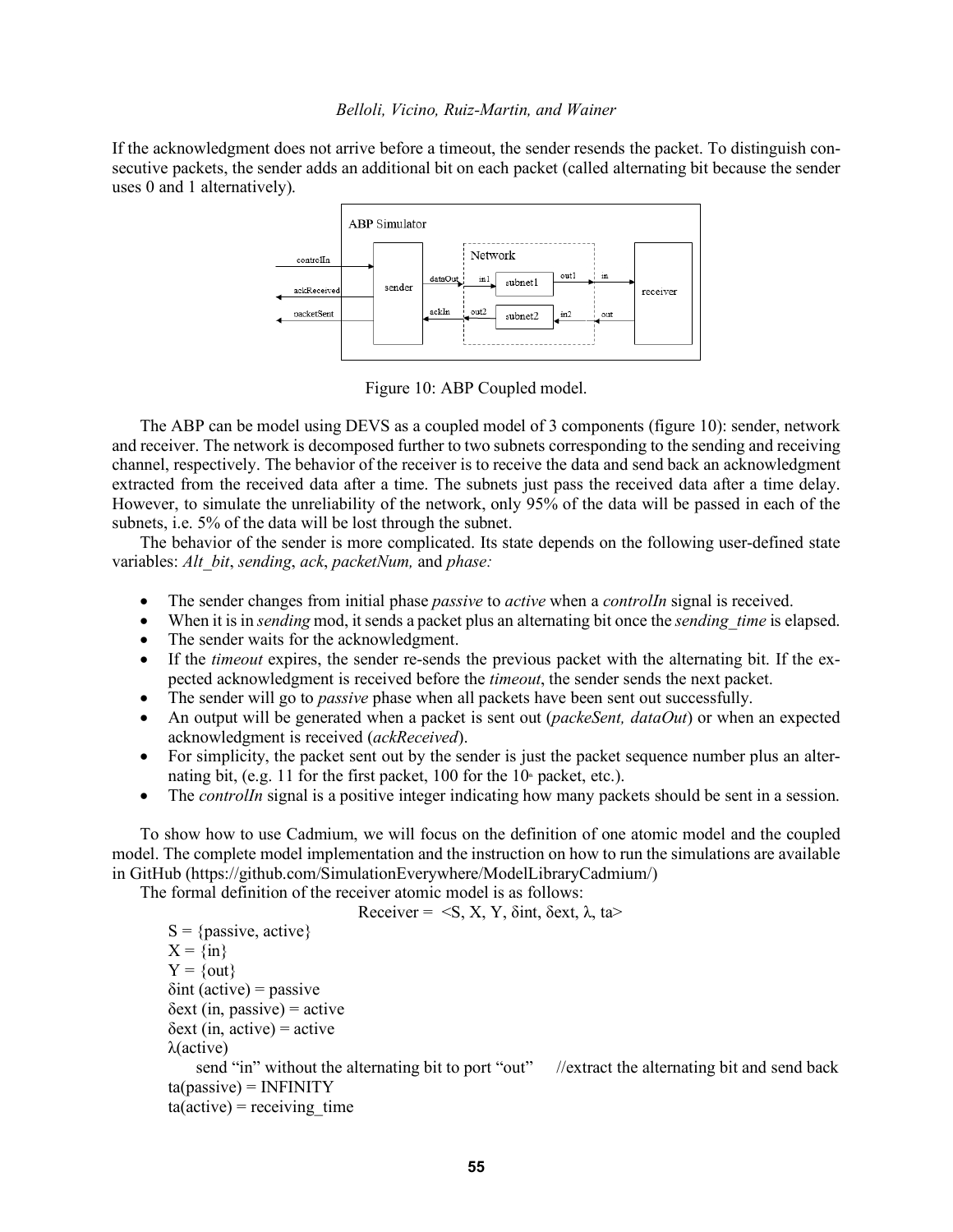This formal definition is implemented in Cadmium in an hpp file as shown in figure 11. We first declare the ports with the type of message that they will manage. In this case, it is a  $C++$  class called Message  $t$ with a single attribute. Then, we define the atomic model: we define the model parameters, the constructor/s, the state, the input and output ports, and all the DEVS functions. For the constructor, we must define a default constructor that does not take any parameters, but we can add additional constructor if needed. The model state is defined as a struct called "state type" with as many attributes as needed. In this case, we have two attributes: *ackNum* (representing the acknowledgment number) and *sending* (that represents if the model is in sending mode or not). For implementing the DEVS functions, we just need to translate the formal definition into C++ language using the Cadmium interface. Finally, we need to define how the model state will be logged.

```
struct Receiver defs{ //PORT DECLARATION
   struct out : public out_port<Message_t> {};
   struct in : public in port<Message t> {}; };
template<typename TIME> class Receiver{ //ATOMIC MODEL DEFINITION 
 using defs=Receiver defs; //Setting ports defs
  public:
   TIME preparationTime; //Model parameter
   Receiver() noexcept{ // default constructor
      preparationTime = TIME("00:00:10");
      state.ackNum = 0;state.sending = false;
   struct state_type{ // state definition
      int ackNum;
     bool sending; \vert;
  state type state;
   // ports definition
  using input ports=std::tuple<typename defs::in>;
  using output_ports=std::tuple<typename defs::out>;
   void internal_transition() { // internal transition
     state.sending = false;
   // external transition
  void external transition(TIME e,typename make message bags<input ports>::type mbs){
   if(get messages<typename defs::in>(mbs).size()>1) assert(false \overline{\&\& "1 msq max");
       for(const auto &x : get_messages<typename defs::in>(mbs)){
          state.ackNum = x.value;
         state.sending = true;
   // confluence transition
  void confluence transit(TIME e,typename make message bags<input ports>::type mbs ){
      internal transition();
      external transition(TIME(), std::move(mbs));
  typename make message bags<output ports>::type output() const { // output function
     typename make message bags<output ports>::type bags;
     Message t out;
     out.value = state.ackNum % 10;
      get_messages<typename defs::out>(bags).push_back(out);
     return bags:
  TIME time advance() const { // time advance function
    TIME next internal;
     if (state.sending) next_internal = preparationTime;
    else next internal = std::numeric limits<TIME>::infinity();
     return next_internal; }
};
```
Figure 11: Code snippet for Cadmium implementation of the receiver atomic model.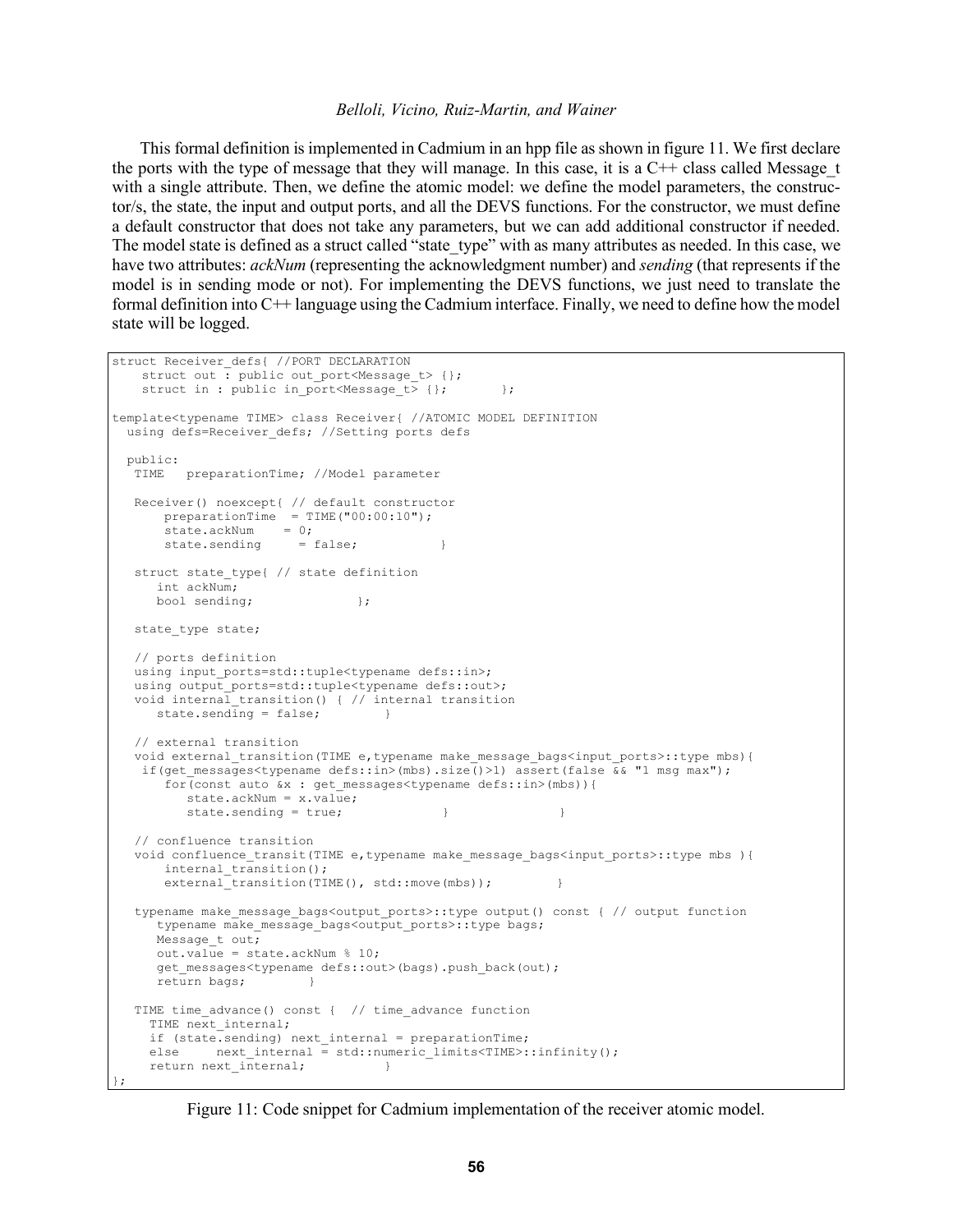Once all the atomic models are defined, we need to instantiate them and implement the coupled model in a main.cpp file as we show in figure 12. We first specify the time type for the model. We can use a float or any other class that represents time. Second, we declare the ports for all the coupled models. Third, we specialize all the atomic models that are defined using a template system. In this case, we need to specialize the model that parses the input file with the message type. Finally, we define the main function that contains the logger definition, the atomic models' instantiation, the implementation of the coupled models and the call for the runner.

```
using TIME = NDTime; //Specify the time class
struct inp_control : public cadmium::in_port<Message_t>{}; // Set input/output ports
struct outp ack : public cadmium::out port<Message t>{}{};
...
/* Specialize the atomic parser to send inputs to the top model*/
template<typename T> class ApplicationGen : public iestream_input<Message_t,T> {
    public:
    ApplicationGen() = default;
    ApplicationGen(const char* file path) : iestream input<Message t,T>(file path) {} };
int main(int argc, char ** argv) {            /**************** Loggers ******************/
 static std::ofstream out data("abp output.txt"); //define the name output file name
    struct oss sink provider{ static std::ostream& sink(){ return out data; } };
 using log messages=cadmium::logger::logger<cadmium::logger::logger messages,
        cadmium::dynamic::logger::formatter<TIME>, oss_sink_provider>;
   /****** Instantiate atomic Parser *******************/
 string input data control = argv[1];
 const char \overline{x} i input data control = input data control.c str();
  std::shared_ptr<cadmium::dynamic::modeling::model> generator_con =
     cadmium::dynamic::translate::make_dynamic_atomic_model<ApplicationGen, TIME, const
    char* >("generator con" , std::move(i_input_data_control));
          /****** Instantiate atomic Sender, Receiver and Subnets ******************/
  std::shared ptr<cadmium::dynamic::modeling::model> subnet1 =
   cadmium::\overline{d}ynamic::translate::make dynamic atomic model<Subnet, TIME>("subnet1");
  std::shared_ptr<cadmium::dynamic::modeling::model> subnet2 =
    cadmium::\overline{d}ynamic::translate::make_dynamic_atomic_model<Subnet, TIME>("subnet2");
   /******* Define Coupled Model Network ********/
   cadmium::dynamic::modeling::Ports iports_Network = {typeid(inp_1),typeid(inp_2)};
   cadmium::dynamic::modeling::Ports oports_Network = {typeid(outp_1),typeid(outp_2)};
  cadmium::dynamic::modeling::Models submodels Network = {subnet1, subnet2};
  cadmium::dynamic::modeling::EICs eics_Network = {cadmium::dynamic::translate::make EIC<inp 1, Subnet defs::in>("subnet1"),
 ...
 /******* Define Top Model (i.e including the atomic parser model) ********/
 cadmium::dynamic::modeling::Ports iports_TOP = {};
cadmium::dynamic::modeling::Ports oports TOP = {typeid(outp_pack),typeid(outp_ack)};
 cadmium::dynamic::modeling::Models submodels TOP = {generator con, ABPSimulator};
 cadmium::dynamic::modeling::EICs eics TOP = \overline{\{\}};
   cadmium::dynamic::modeling::EOCs eocs_TOP = {
 cadmium::dynamic::translate::make EOC<outp_pack,outp_pack>("ABPSimulator"),
    cadmium::dynamic::translate::make EOC<outp ack,outp ack>("ABPSimulator") };
  cadmium::dynamic::modeling::ICs ics_TOP = {
    cadmium::dynamic::translate::make IC<iestream_input_defs<Message_t>::out,
      inp_{control} ("generator_con", "ABPSimulator") \overline{r} };
   std::shared_ptr<cadmium::dynamic::modeling::coupled<TIME>> TOP = 
     std::make_shared<cadmium::dynamic::modeling::coupled<TIME>>(
       "TOP", submodels_TOP, iports_TOP, oports_TOP, eics_TOP, eocs_TOP, ics_TOP );
   cadmium::dynamic::engine::runner<NDTime, logger top> r(TOP, {0});
     r.run_until(NDTime("04:00:00:000")); }
```
Figure 12: Code snippet for atomic model instantiation and ABP coupled model implementation.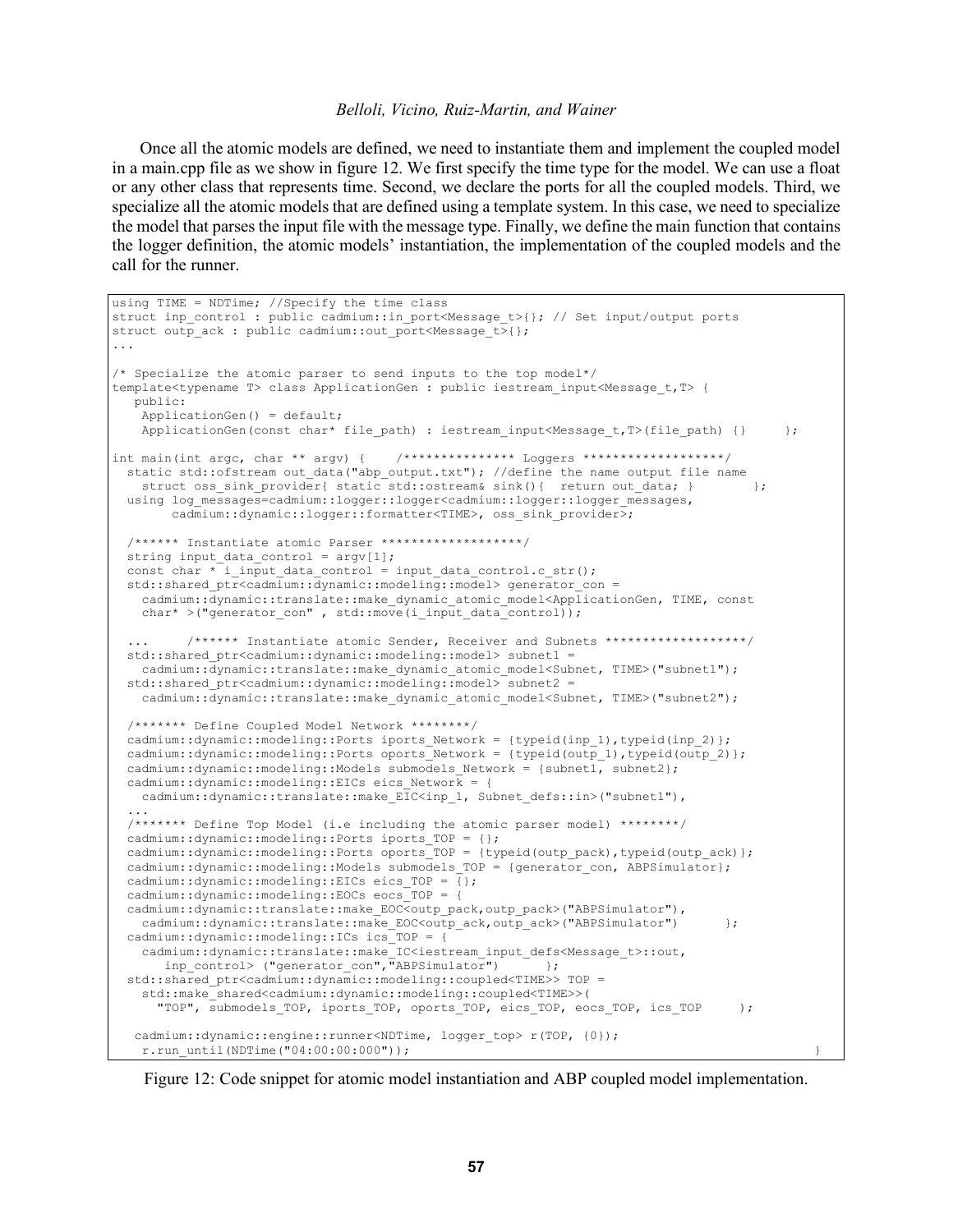We show the standard logger definition, but customized loggers can be defined. The atomic models are instantiated with the command "cadmium::dynamic::translate::make\_dynamic\_atomic\_model", the atomic model identifier (i.e. a unique name) and the parameters for the constructor. For each coupled model, we need to declare, as arrays, the sub-models, input ports, output ports, external input couplings, external output coupling, and internal coupling. The coupled models are defined with the command "std::make\_shared<cadmium::dynamic::modeling::coupled<TIME>>" as an array of the six previous elements preceded by the coupled model identifier. After implementing all the coupled model, we define the runner as "cadmium::dynamic::engine::runner<NDTime, logger top> r(TOP, {0})", where NDTime represents the time type, logger top is the logger we have selected, TOP is the name of the variable where the Top Model is defined and  $\{0\}$  is the simulation starting time. Finally, we call the runner with the simulation finishing time as a parameter.

The model implementation along with the simulator is compiled using gcc or clang to generate the executable. Different simulations can be run using different input files. In figure 13, we show the simulation log file for a scenario where the sender sends a single message that has 20 packets starting at time 10s. As we can see in the log file, packet 8 generated at time 00:03:22:000 was lost (i.e. no acknowledgment was received), therefore it was resent after the acknowledgment window was elapsed.

```
00:00:10:000 [iestream input defs::out: {20}] generated by model generator con
00:00:20:000 [Sender defs::packetSentOut: {1}] generated by model sender1
00:00:36:000 [Sender_defs::ackReceivedOut: {1}] generated by model sender1
00:00:46:000 [Sender_defs::packetSentOut: {2} generated by model sender1
00:01:02:000 [Sender_defs::ackReceivedOut: {0}] generated by model sender1
00:01:12:000 [Sender_defs::packetSentOut: {3}] generated by model sender1
00:01:28:000 [Sender_defs::ackReceivedOut: {1}] generated by model sender1
00:01:38:000 [Sender defs::packetSentOut: {4}] generated by model sender1
00:01:54:000 [Sender<sup>d</sup>defs::ackReceivedOut: {0}] generated by model sender1
...
00:03:22:000 [Sender defs::packetSentOut: {8}] generated by model sender1
00:03:52:000 [Sender_defs::packetSentOut: {8}] generated by model sender1
00:04:08:000 [Sender defs::ackReceivedOut: {0}] generated by model sender1
00:04:18:000 [Sender defs::packetSentOut: {9}] generated by model sender1
...
00:10:04:000 [Sender_defs::packetSentOut: {20}] generated by model sender1
00:10:20:000 [Sender defs::ackReceivedOut: {0}] generated by model sender1
```
Figure 13: Simulation log snipped.

The simulation log files can be processes using different techniques to identify, for example, what is the percentage of packets lost, what is the average attempts needed to send a packet, etc.

#### **5 CONCLUSIONS**

We presented Cadmium, a DEVS simulator that builds over the simulator presented in (Vicino et al. 2015). Cadmium solves the two main disadvantages of that simulator: (1) lack of ports and (2) the restriction of using a single type of data for all the messages. Cadmium also implements other advanced features that help with model verification and reduces the probability of running a simulation with a bug. It implements model checks for both atomic and coupled models. Some of them are in compilation time and others in runtime initialization, it means that all of them are performed before a simulation starts. For atomic models, it checks that all the methods of the atomic model are defined, that the model port types are correct, and that the model has an attribute called *model name::state type* where the state of the atomic is defined. For coupled models, Cadmium checks that there are no connections between ports with different message types, that there are not invalid connections based on the model EIC, EOC or IC link structure, and that all the submodels inside a couple are valid (i.e. it performs atomic model checks).

The modular architecture of the simulator in (Vicino et al. 2015) is maintained as well as the simulation algorithms and its sequential execution. Therefore, a similar performance is expected. We keep the modular